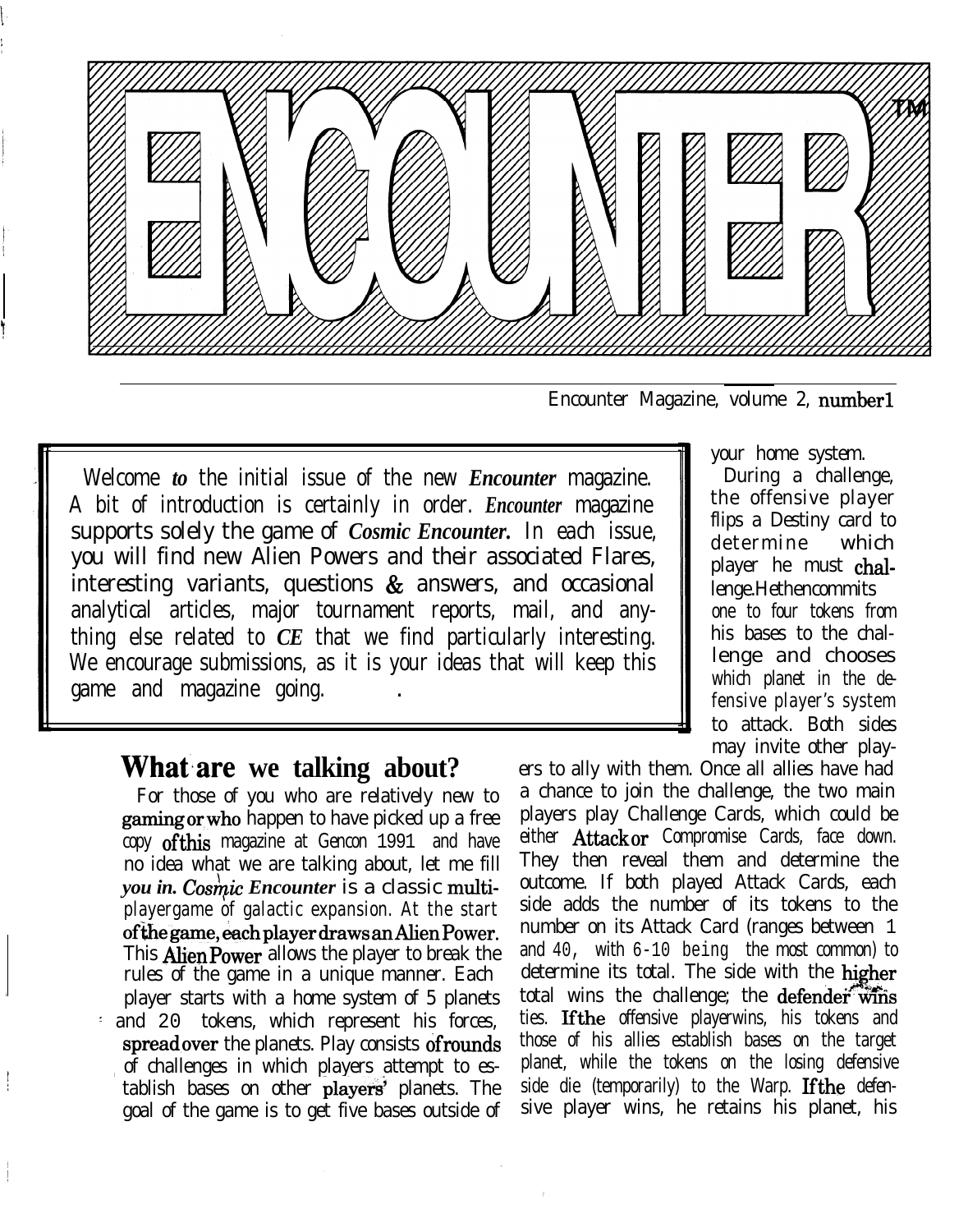allies return to their other bases and receive either cards from the deck or tokens from the Warp in reward, while tokens on the losing offensive side die to the Warp. If one side played a Compromise Card, that side automatically loses the challenge but that main player is entitled to "consolation," in which he draws one card from his opponent's hand for each token he lost in the challenge. And lastly, if both players reveal Compromise Cards, all tokens return to bases and the main players have one minute in which they can try to make a deal, such as granting each other one base or swapping some cards from their hands. If they fail to make a deal, each main player loses three tokens to the Warp. Through offensive alliances and deals, players will often cohabit a planet with other players as each has a base there. Special cards called Edicts and Flares can be played at various points in a challenge in order to cause some effect that gives a player an edge or special benefit.

The primary aspect of the game is indeed the Alien Powers. There are many different Alien Powers already in the game, with more to be found through this magazine. Due to the vast number of combinations of Alien Powers that may be present in any game and the interesting interactions between them, each game of

**Encounter is** the trademark of Mayfair Games Inc. for its magazine about Cosmic Encounter®, used with permission of Eon Products Inc. Contents are copyright 1991 by Mike Arms. Alien Bazaar copyright Ken Cox, Nick Sauer, and Mike Arms. More Cosmic 1830 copyright Russell de Castongrene. Asteroids copyright Andrew Plotkin. All Rights Reserved.

CE is unique. Ablockbuster power in one game may be very weakin another game merely due to the presence of one or two Aliens that bend its power back upon itself. Because this is a multi-player game of usually 4 to 6 players, even a stronger power is often at a disadvantage due to the combined efforts of the other players.

### **History**

*Cosmic Encounter* was originally designed and published by the extremely creative people at Eon Products backin the late 1970s. *CE* was Eon's principal game system, although the company published such other excellent games such as Borderlands, Darkover, Quirks, and Hoax. Eon supported its games with *Encounter* magazine for six issues. We will reprint some of the best ideas from those issues in the future.

Eon originally publish *CE* with 15 Alien Powers and components for four players. The first three expansion sets introduced 35 more aliens, components for a fifth and sixth player, and some new Edicts andadditional Challenge Cards. The fourth expansion was probably the best addition to the game, as it introduced Flare Cards for the now 50 aliens. Flares are cards that have special effects of two types: Wild and Super. The Wild Flare is usually tied into the nature of the alien power, whereas the Super Flare is usually a direct extension or enhancement of the Alien Power's effect. Flare Cards could be reused, unlike Edicts and other cards, which are discarded after use. The effect of Flares on the game cannot be underestimated, as they changed the value of other cards and encouraged card-hoarding.

The fifth expansion set introduced Moons to the game. While aninterestingvariant, Moons did not seem to catch on very well with most groups and were almost never used in tournaments. This is primarily due to the wide variations in power levels ofthe moons and the presence of many outright silly effects that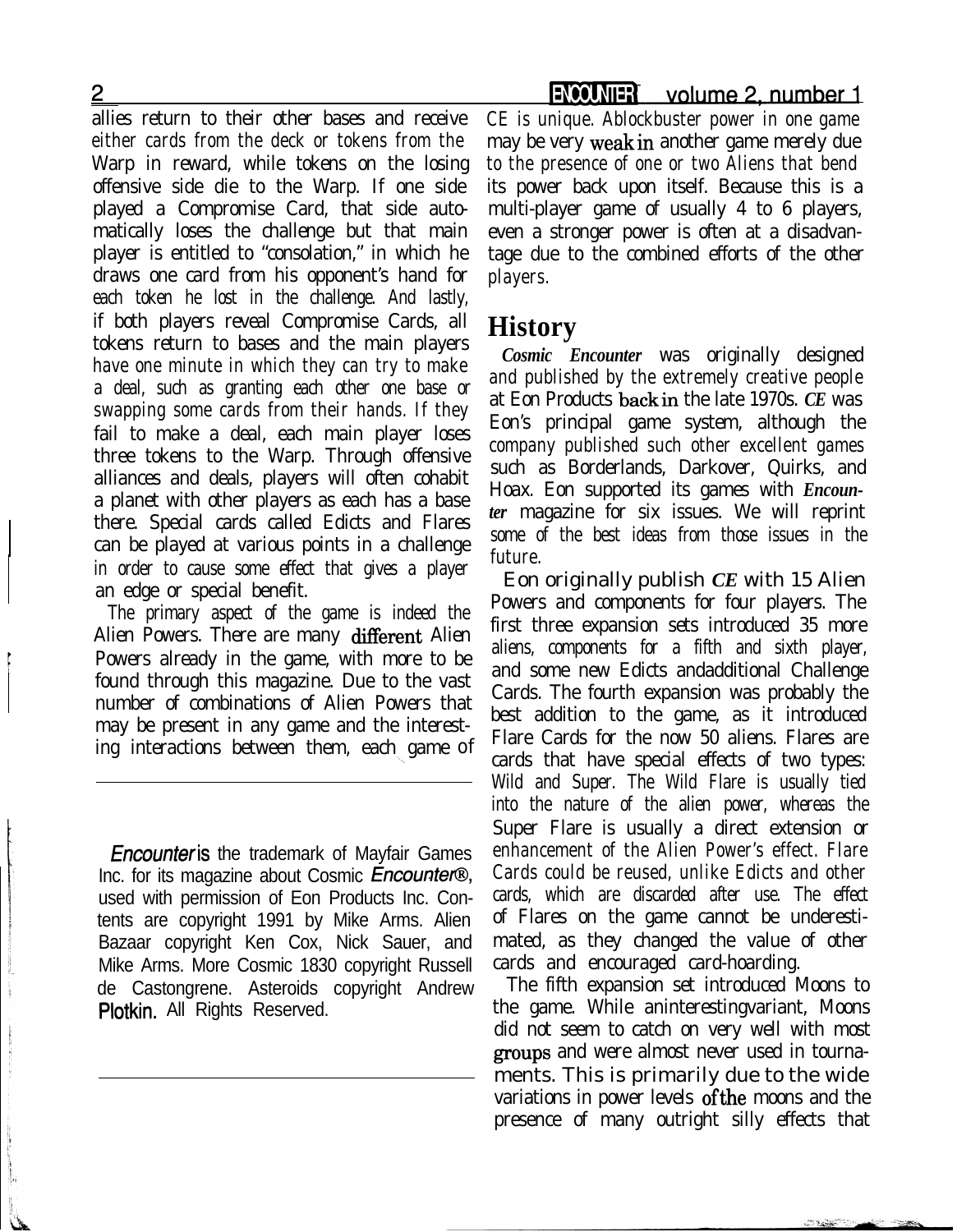### ENCOMIER volume 2, number 1

monetary system, alongwith 10 aliens, eight of stage of the challenge. These icons also appear them dealing primarily with Lucre. Lucre re- on Alien Power, Flare, and Edict Cards to ceived mixed reviews by CE players. Its effect clarify when their effects take place. A notable on the game was sometimes very pronounced change from Eon's rules is discarding Flares while at other times neg-<br>after use, like Edicts.

eight aliens that special-one of the best loved games in ized in it. Several of these overly powerful.

The next two expansions marked a return to basics, as they contained 14 regular Aliens, Flares for the 25 newest Aliens, along with Kickers, some of the more interesting Edicts and a few more Challenge Cards. The ninth expansionsetintroducedReversePlanetHexes, the last Alien, and a much-needed revised rulebook. The rulebook was well-received, as it collected and clarified all of the rule systems that had appeared throughout the numerous expansions.

Then the expansions stopped, with Eon turning instead to computer games.

Several years later, West End Games bought the rights to reprint *CE.* This version included 20 Aliens. West End's cards are ofacontrasting design to Eon's, and West End did not include Flares or any other expansions. Again,  $CE$  went out of print.

In 1990, Mayfair Games bought the rights, which had reverted back to Eon. Mayfair is committed to publishing *CE* in a high-quality format, retaining the flavor ofthe game, republishing all of Eon's ideas, making components compatible with Eon's as much as possible, smoothing out some rough spots, continuing to introduce new material, andofcourse reviving *Encounter* magazine. Mayfair's basic *Cosmic Encounter* boxed set includes components for six players, Flares, Reverse Planet Hexes, and

detracted from many players' enjoyment of the 48 Alien Powers, nine of which are new addigame. tions. Most of the game is intact. The most The sixth expansion set introduced Lucre, a visible change is assigning an icon to each

ligible. 'Part of the prob-  $\sigma$ lem with Lucre was the CE has had a long life and is prove game balance were outright silly or the adventure gaming market. the Alien Powers. Some and to enhance the relative importance of of the old Flares were

> too weak as one-shots and were strengthened for the new game. A couple of the old powers were modified to make them clearer or more balanced. And the Reverse Planet Hexes now play very balanced with a good mix of pure strength and finesse effects.

> Mayfair is already in the design stages for a major expansion set to be calledMore *Cosmic Encounter.* Together with the basic game, it will include everything released by Eon plus about 30% new material. *MCE will be* of size similar to the basic game. Tentative plans are to include approximately 54 Aliens and their Flares, revised rules for Lucre, revised Moons andMoonrules, anewadditioncalledTechnology, more Edicts and Challenge Cards, and possibly an addition of my own  $-$  Special Destiny Cards.

> Also, as a separate product Mayfair will be selling 84-card decks of blank *CE* cards. This is an invaluable addition for those of us who like expanding our own games. Flares from, this magazine may be excellent candidates for writing or typing onto blank cards.

> *CE* has had a long life and is one of the best loved games in the adventure gaming market. This is especially noticeable in the collectors' market, where the prices for complete sets run quite high. As always, sales will determine how many further expansions will appear.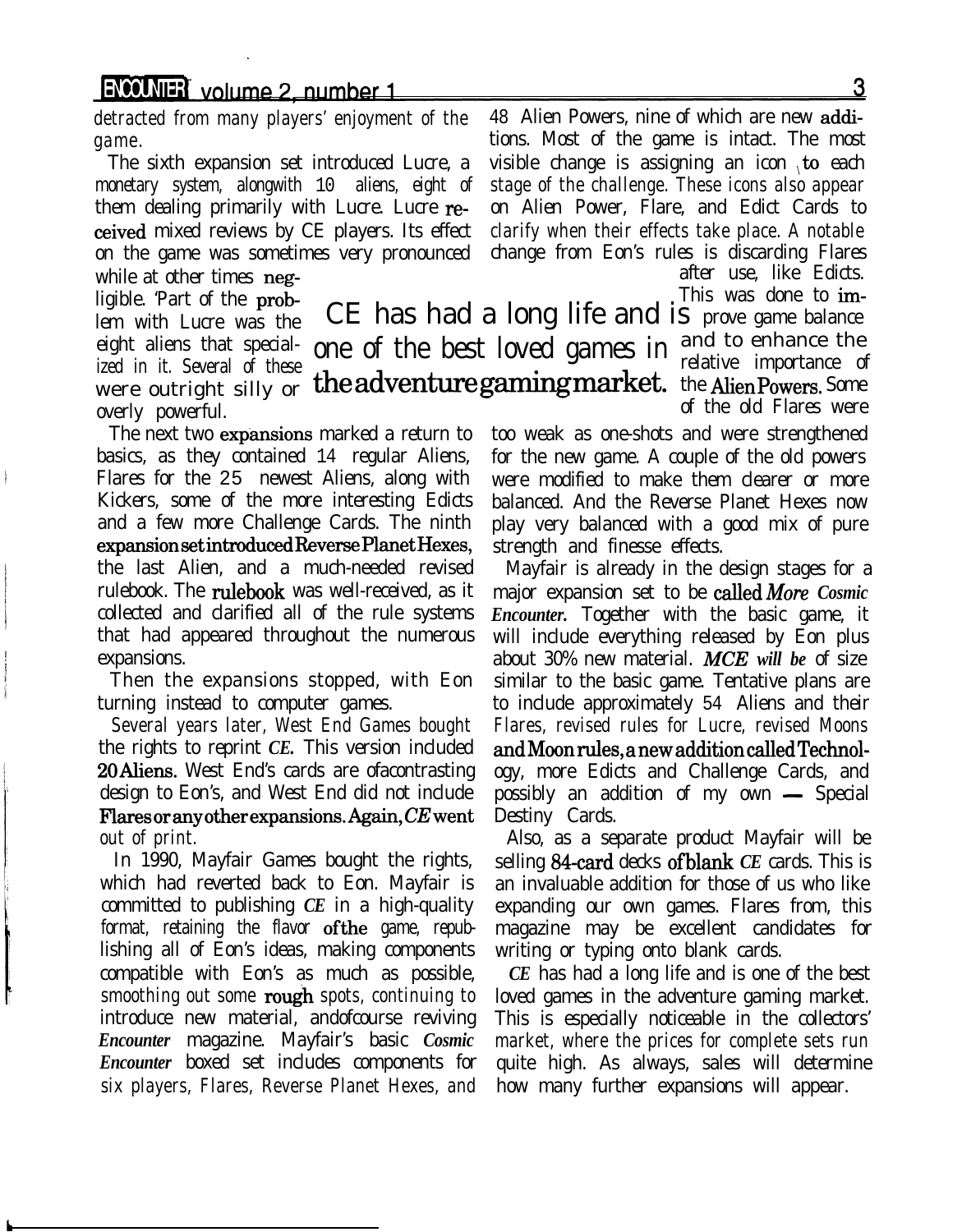### Who am I?

My name is Mike Arms, and I am the editor Encounter Magazine of the new *Encounter* magazine. I am not an 12011 Palo Duro, NE employee of Mayfair Games. I am a Software Albuquerque, NM 87111 Engineer, have a master's degree in Computer Science from Texas A&M University, work for This magazine is intended to appeal to long-SandiaNational Laboratories, and am agamer time *CE* fans and new addicts as well. Therelike most of you. I've been playing  $CE$  since 1979, fore, I am including material in different verand it has remained one of my favorite and sions for people who use Eon's set as well as for most frequently played games to date. I have people using the new set. I sometimes make played hundreds ofgames reference to compo-

of *CE, win* more than my final at the last LA Ori-

gins. I got involved with Mayfair by volunteeringto be a playtester for the new version of *CE.*

I am available via the InterNet using either of these paths:

uucp: unmvax!sandia!marms

InterNet: sandia!marms@unmvax.unm.edu

I also participate on the Usenet newsgroup "rec.games.board.ce". For those who have access, there is a CE FTP archive that contains hundreds of new Alien Powers and PostScript code for generating your own cards, powers, hexes, and other new types of components using a laser printer.

I want to encourage submissions to this magazine. If they wish, authors may retain their copyright on material submitted for inclusion in this magazine. Anyone who has an article printed as the central feature in an issue will receive a one-year subscription to the magazine. A free issue will be sent to others who have contributed substantial, yet lesser articles. Feel free to contact me via e-mail or the newsgroup, or by sending US mail to:

of *CE*, win more than my This magazine is intended nents not yet released "fair share" in my local gaming groups, and even  $\omega$  **to appeal to longtime CE** fans  $\omega$  dicipation of that related the pleasure of win- $\frac{d}{dt}$  had the pleasure of win-<br>ning the *CE* tournament **and** new addicts as well. lease and for players

using their Eon sets.

I was asked ifinclud-

ing 20 new Aliens in this issue was a bit too much of a good thing. From what I have in hand already and continue to receive, we can continue at that pace for at least 12 issues (3 years!). And I have no doubt from the volume andcreativityofthoseontheUsenetnewsgroup that the material will continue.

My thanks to Ken Cox and his Washington University *CE* group, who created this issue's aliens. Thanks also to Andrew Plotkin for his fun variant ofAsteroids. And special thanks to Nick Sauer, who worked so hard with me through the many versions to select, clean up, cross-check against the hundreds of existing power and Flare effects, and generally helped me to make each of these balanced and playable. My thanks to my local *CE* gaming group of Gary Louie, Scott Micheel, Steve Cabiedes, and Ralph Keyser for their tremendous aid in the many long playtest and idea sessions. And lastly, thanks to Darwin Bromley and Jim **Musser** of Mayfair Games for allowing me this venue for supporting the *Cosmic Encounter* enthusiasts, both new and old, everywhere.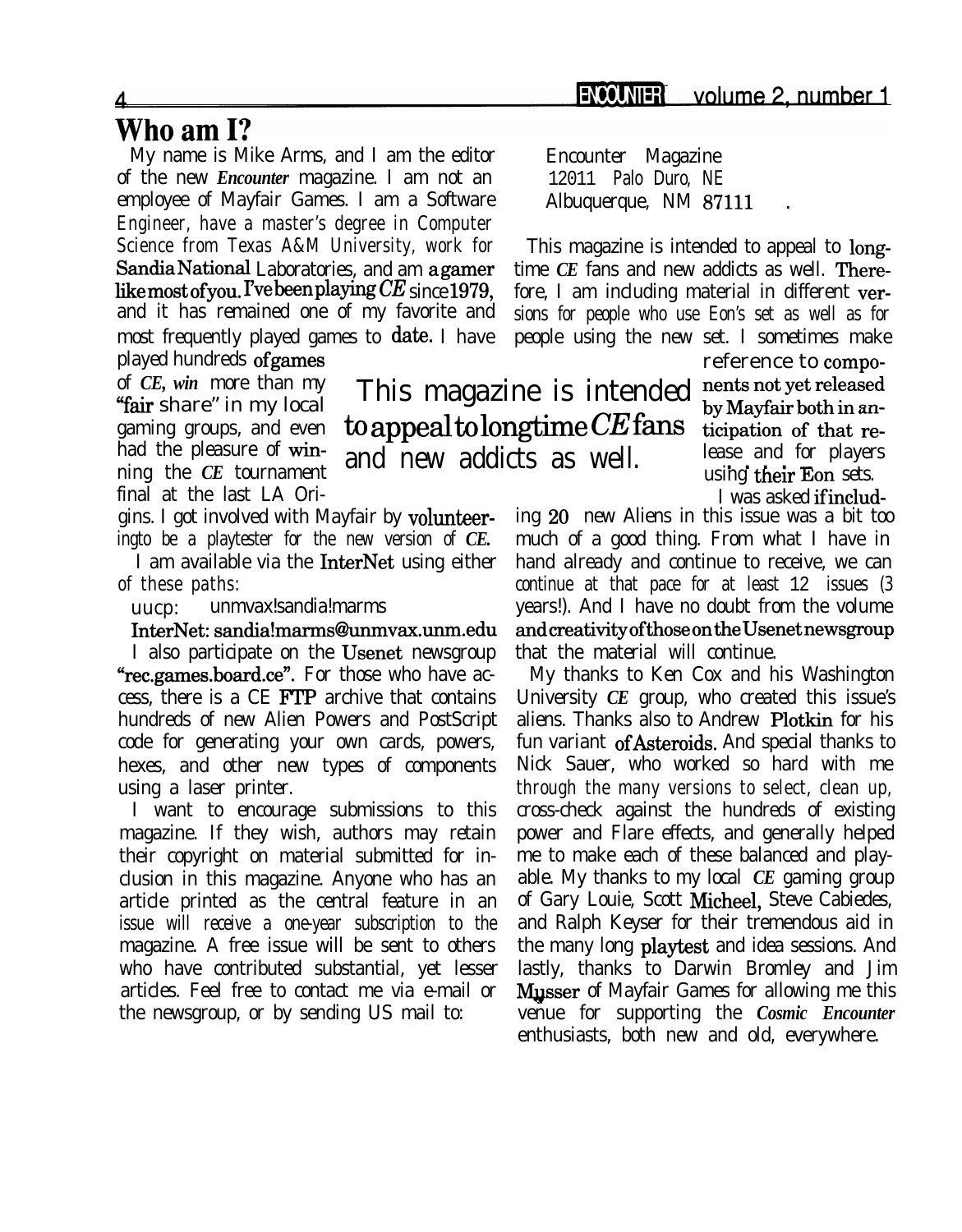#### **Alien Bazaar**

#### By Ken Cox, Nick Sauer, and Mike Arms.

[Editor's note: The following are new Alien Powers and their corresponding Flares. Some powers use the same Flares for single- or multi-use games. When the Flare is different for the Eon rules than for the new rules, the version with the [l] is for single use. These aliens were created by Ken Cox and his CE group at Washington University. Nick Sauer and I reworked most of these and their Flares to kick off the new magazine. As these were just 20 of a total of 64 aliens submitted by Ken, we'll have more from him in some future issues. And for those of you who wish to submit some of your favorite aliens, you need not have such an extensive set. I will print even single aliens in the Alien Bazaar section with appropriate credits given.]

### **Bushwhacker**

#### Keeps Target Secret

# player, take a Destiny Card but keep it



down the planet you will attack (and  $\sum_{\text{card}}$  opponent who calor of the player if you are attack the color of the player if you are attacking in your home system), then put tokens in the cone but do not point it. No allies are allowed on either side in No allies are allowed on either side in **Busybody**<br>your challenges. Each other player plays a Challenge Card(Kickers must Can Replace veal the target planet. There is no defen-<br>sive main player until the target planet at either player's Challenge Card after sive main player until the target planet at either player's Challenge Card **after**<br>is revealed. Players other than your is revealed. Players other than your  $\sum_{\text{subgroup}}$  it is played and before it is revealed.

the cards and resolve the challenge. The defensive player may use his power a reward of

a card down in the challenge. The color of the Destiny Card cannot be changed.

**History:** The Bushwhackers capture prey by drop-<br>ing from a concealed location. Their troops specialize same number of tokens to the Warp ping from a concealed location. Their troops specialize is a same number of tokens to the Warp<br>in sudden, unexpected attacks that leave their oppo-<br>as he does; you select which of your in sudden, unexpected attacks that leave their oppo-<br>nonts scrambling to mount a defense and provent the tokens to lose. nents scrambling to mount a defense and prevent the hapless victims  $from$  organizing allies.

not use in a game with Insect, Changeling, or Plant.



**Wild=** As offensive player, you may point the cone at any base of the player whose color was re-**You** have the **power to ambush. As** offensive vealed, not necessarilyinhis home vealed, not necessarilyinhis home system.

> you may reveal it and waw a new<br>card or you may keep it and make a **Super:** After you reveal your<br>challenge in your gradent White challenge in your own system. Write the state of the challenge in your own system. Write the change of the change of the change of the change of the change of the change of the change of the change of the change of the cha

### Can Replace a Challenge Card

be announced normally). You then re- You have the **power** to **meddle.** In any challenge in



opponent return cards to their hands. You may then trade that card for one You now play your card. Then reveal You now play your card. Then reveal from your hand. If you trade the card the cards and resolve the challenge. normally despite having already played one card from the deck or one token<br>in the challenge. The color of the Destiny from the Warp for every token the player had in the challenge. If you trade and the player loses the chal-

**History:** The Busybodies evolved from social in-**Restriction:** Do not use in a two-player game. Do sects. In addition to having absolutely no concept of privacy, they take the notion of "pitching in" to extremes. **If** a Busybody sees someone involved in a task, it will drop whatever it is doing and lend a pedicel. The Busybodies' goal is to obtain a position of dominance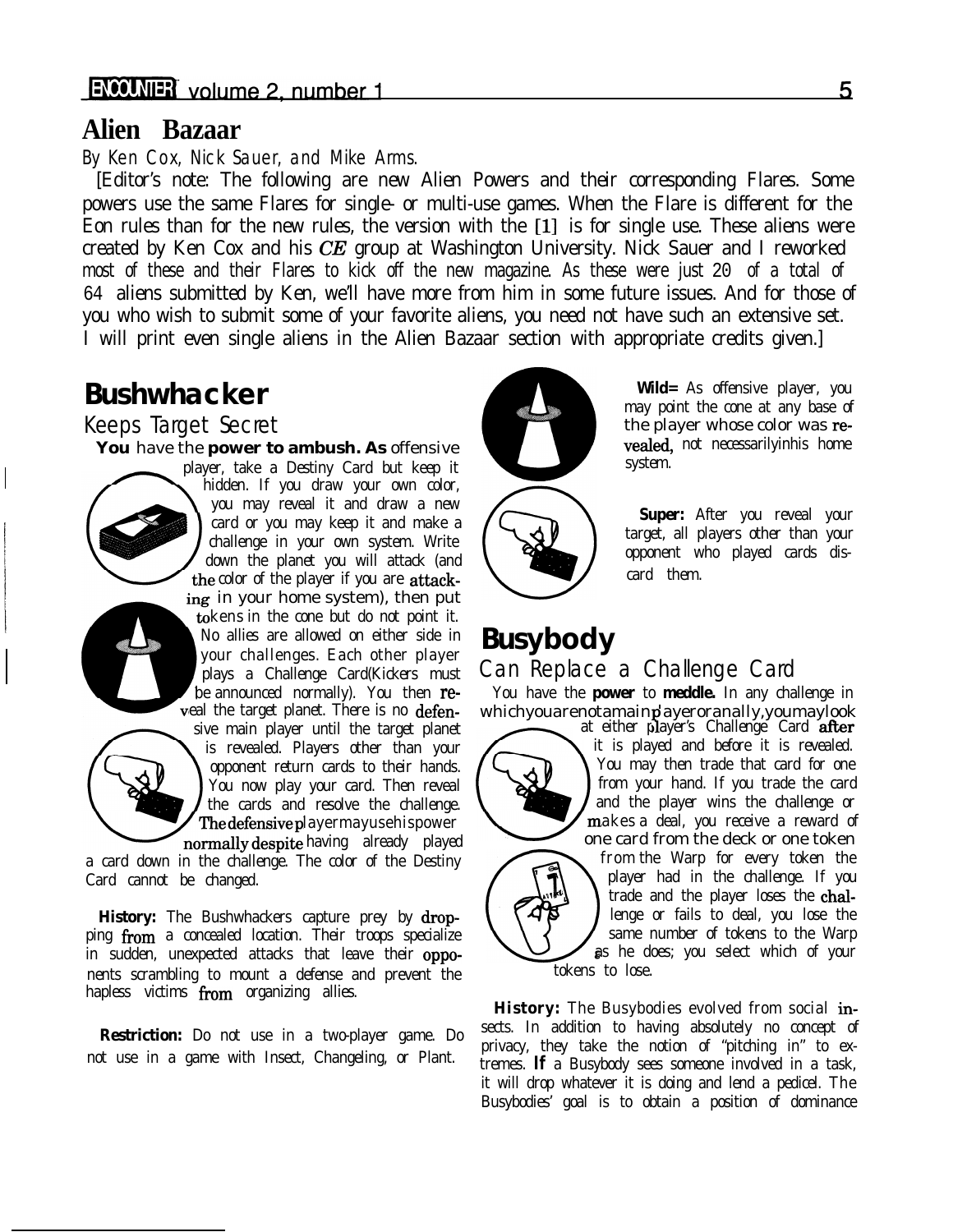from which they can interfere with the affairs of the sition. The Capacitors dream of the day when all entire Cosmos. Cosmic power will be theirs.

**Restriction:** Do not use in a two-player game.



**Wild:** Once per turn, when you are not a main player, you may switch the regular hands of two other players who currently have cards (they keep the new hands).

**Super:** If you interfere with a player and he loses, you do not lose any tokens.

## **Capacitor**

Saves Excess Power

You have the **power to store and release**. You begin







with a charge of zero. As a main player before cards are played, call "store," When you store, you add the differ-"release," or "neutral." (If you fail to indicate which, "store" is assumed.) ence between **your total and your** opponent's to your charge. If either player plays a Compromise, treat that player's total as zero for the calculation. If your total is less than your opponent's, you add a negative number to your charge, which can become negative. When you release, you must announce how much of your charge will

be used to add to your total, your charge is then reduced by that amount. If your charge is positive when you release, you must announce a number between 1 and your current charge. If your charge is negative

when you release, you must announce a number between -1 and your current charge. When you are neutral, your charge remains unchanged for the challenge. Ifyou lose your power, your charge remains at its current value.

**History:** Inhabitants of a gas giant whose turbulent atmosphere produces immense lightning bolts, the Capacitors store and release electrical energy as a natural part of their life processes. They have become adept at utilizing other forms of power, saving their strength for massive blows designed to crush all oppo-





draw one card from the deck for every 10 points (or fraction thereof) that the final totals differ. Thus if the totals differ by 7, you may draw one card; if they differ by 22, you may draw three.

**Wild:** As a main player, if both sides play Attack Cards, you may

Super: When you release, you do not have to decrease your charge.

### **Entropy** Gets Points for Every Loss



You have the **power of inevitability.** You start with zero points. You receive one point for each token that enters the Warp or is eradicated and for each card that ' goes on the discard pile. In each challenge where you are a main player, add your points divided by 10 (round down) to your total. If you lose your power, you keep your points but do not get more points or add points to your total. You get points for tokens even if they are healed (but not Zombie or Wild Boomerang tokens) and points for cards that actually enter

the discard pile even if they are later Filched, etc.

**History:** Viewed by most races as an insensate law of nature, Entropy is actually an intelligent noncorporeal race that draws energy from every act. Growing stronger with each passing minute, Entropy knows that it will be the ultimate victor  $\text{---}$  even if only in the death of the Cosmos.



**Wild:** As a main player in a challenge, you may disorder your opponent's tokens by redistributing them among his bases before the cone is pointed. You must leave at least one token on each of the player's bases. If you still have this card after the challenge is completed, you must give it to your opponent.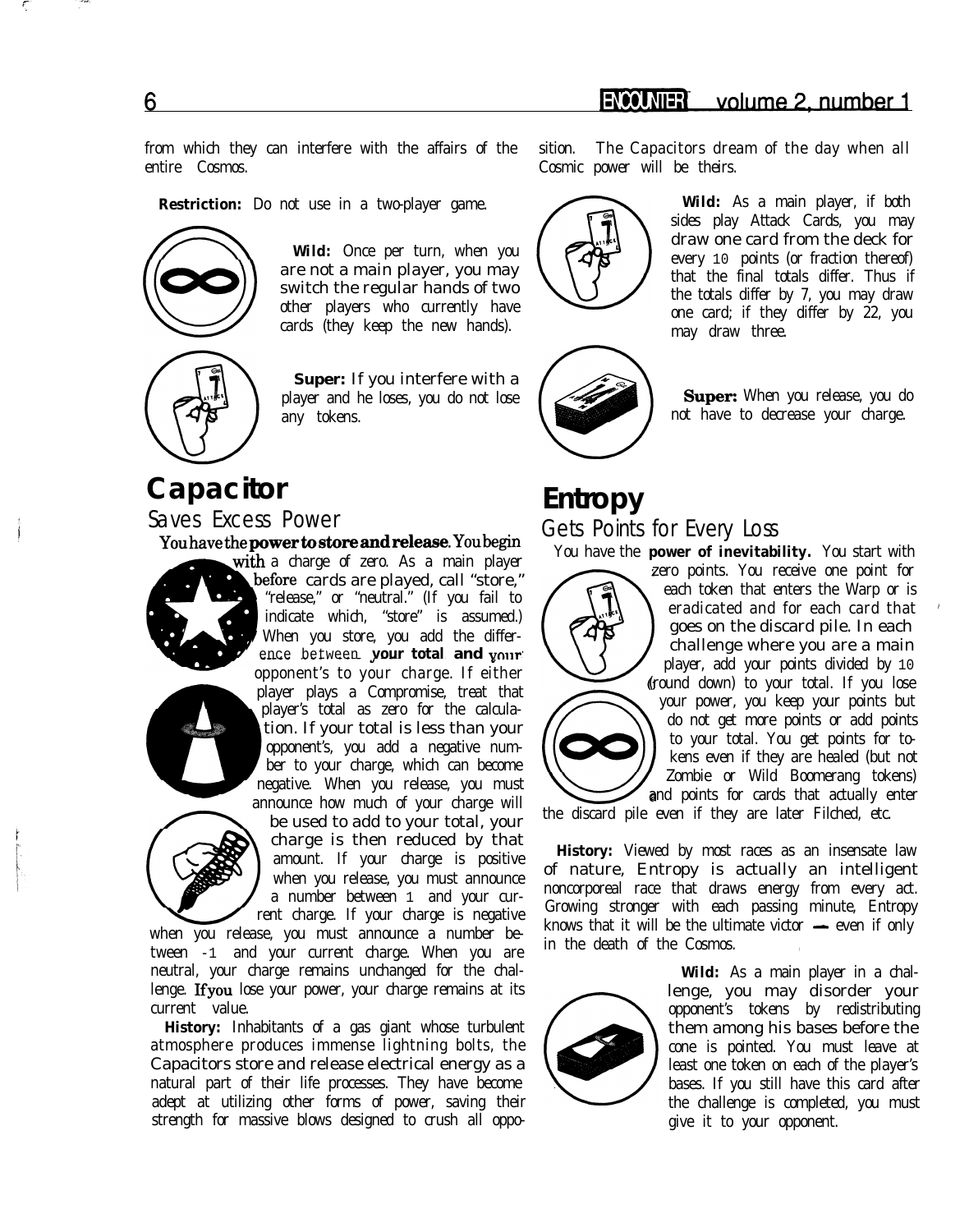

**Wild [1]:** As a main player in a challenge, you may disorder \* your opponent's tokens in his home system by redistributing them among his bases in his home system before the cone is pointed. You must leave at least one token on each of the player's bases.



**Super:** You may add your points divided by 10 (round down) to your side's total as an ally.

### **Grovel**

#### Can Beg Opponents to Reconsider

You have the **power to plead.** As a main player in a challenge, you may beg any player to modify his



actions immediately aRer he takes them. You may ask him: to point the cone at a different planet in your system; not to use a card just played (you may only plead about each type of card once per challenge, i.e. Flare, Edict, Challenge Card, etc.); not to use an

optional Alien Power; not to invite allies; and, if your opponent wins the challenge, to allow the tokens you lost in the challenge to return to other bases instead of going to the Warp. If he agrees to your request, you may plead once more during the challenge. You can no longer plead after your second request is granted. If a request is refused, the refusing player must put one of his tokens into the Warp; you may plead later in the challenge on a different subject (and if refused again, that player must put another token in the Warp, and you may plead on a different subject, and so on).

**History:** Overawed by the vast powers of other Aliens, the Grovels adopted an attitude of excessive, even subservient, politeness. When attacked, they beg their opponents to show mercy. When their requests are met, the Grovels are placated, but when refused, they strike out violently and increase their demands.



**Wild:** When you are not a main player, if the offensive player does not invite you to ally, you may show him this Flare and ask him to invite you. If he still refuses, put two of the tokens he has in the cone into the Warp.



**Super: You** may use your power to plead as an ally in a challenge.

### **Informer**

Informs on Others

You have the **power to inform**. In any challenge in



which you are not a main player, if you are not invited to ally by a player, you may force that player to play his cards (Kicker and Challenge Cards) first. You may then look at the cards and announce what they are; you may lie. You may inform on only one of the

players. You may inform on the Gambler.

**History:** For millennia, the Informer world was ruled by a ruthless dictatorship that controlled the populace with a system of secret police and paid informants. This experience left the Informer race with an inbred tendency to snitch on those who have affronted them. This habit has proved surprisingly useful in the Informer bid for Cosmic power, as most races will go to great lengths to avoid offense.

**Restriction:** Do not use in a two-player game. Do not use in a game with Oracle.





**Wild [I]:** When this card enters your hand, you must place your entire hand face up and play with it that way for the challenge. You only pick up your hand to play cards in the challenge and when other players draw from your hand.

**Super:** You may inform on a player even if he invited you to ally.

7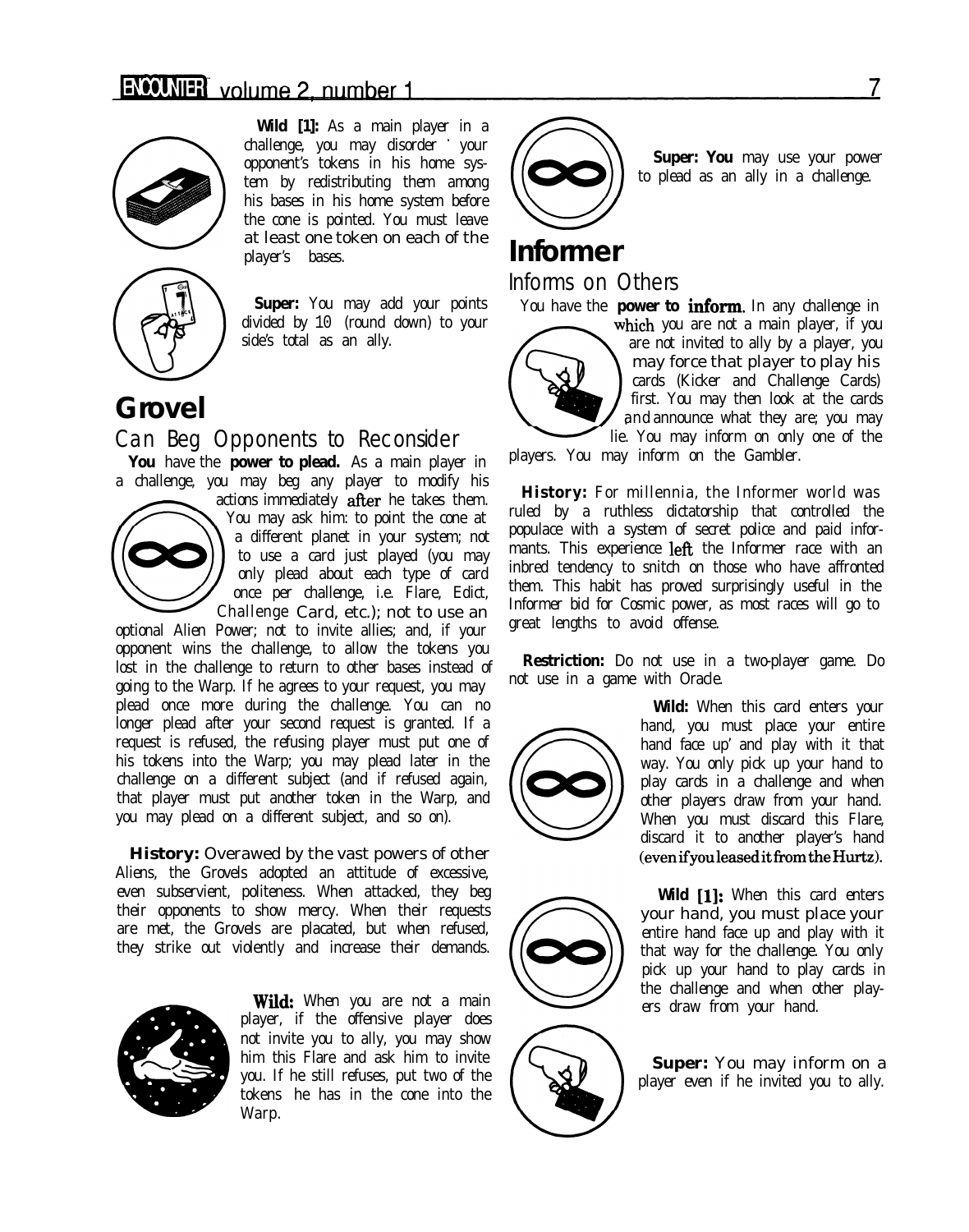### **Knot** Can Arrange Obligations

**You** have the **power to bind. You** may ask for an



obligation from a player whenever you have the option to ask him to ally, to accept his offer to ally, or to reject his opponent's offer to ally. In addition, you may ask for an obligation from any other player whenever you have the option to use or refrain from using

an optional power, or to refrain from making an additional challenge on your turn. The obligation that you request is for the same type of action. For example: "If I refuse alliance with your opponent, will you refuse alliance with my opponent when I ask you to?" If the player agrees and you meet your side of the bargain, he is obliged to you. At any later time, you may remind him of the obligation and he must behave as he promised. He is then free of that particular obligation. You may continue to ask for obligations during each challenge until one is agreed upon. If no player agrees to one of your proposed obligations, you may stop asking for obligations during that challenge and take a card from the deck or token from the Warp. Ifyou lose your power, existing obligations stay in effect but YOU cannot use them until you regain your power. If YOU are zapped when you remind a player of his obligation to you, that obligation is nullified.

**History:** Refusing to encumber themselves with the complexities of contract law, the Knots have adopted a much more basic system. "I will do this favor for you. But then, someday, I will ask you for a favor; and when I do...."

**Restriction:** Do not use in a two-player game.



**Wild:**You and your opponent may obtain obligations from one another as part of a deal. The obligations are limited to the same types that the Knot can obtain.



**Super:** As the offensive player, you may continue to ask for obligations until you get up to three each challenge.

## **Leech**

Takes From Opponents

You have the **power to drain.** After the resolution



of a challenge in which you were a main player, do any one of the following to your opponent: make him put one of his tokens in the Warp or make him give you his highest Attack Card, a Compromise, or a specific type of non-Challenge Card (Flare, Edict, Kicker,

etc.) from his regular hand. You choose the penalty without looking at his hand. Ifyou choose to make your opponent lose a token, he selects the token. If you choose a card penalty and he does not have a card of the appropriate type, he does not have to do anything. If he does have such a card, he must select one and give it to you.

**History:** The vermiform ancestors of the Leeches combined to destroy larger animals by draining them of blood. Their intelligent descendants use more sophisticated techniques, but their Cosmic opponents are still curiously weakened by each contact.



**Wild:** You may take a card at random from each other player's regular hand and discard them along with this card.



**Super:** When you leech, your opponent must put a token in the Warp and give you two cards of your choice from those you could normally take. If he doesn't have a card of a particular type, he still gives you the other.

### **Paranoid**

#### Gets **Bonus** for Opponent's Allies

You have the **power** to worry. As a main player or



an ally, if your opponent has any allies, to your side's, total after other effects<br>have been calculated. Also, you nul-<br>lify the powers of your opponent's<br>allies for the duration of the chal-<br>lenge. (The Parasite may still use its<br>power to ally with your opponent you add the value of his allies' tokens to your side's, total after other effects have been calculated. Also, you nullify the powers of your opponent's allies for the duration of the chal-

lenge. (The Parasite may still use its nullified only after it becomes an ally.)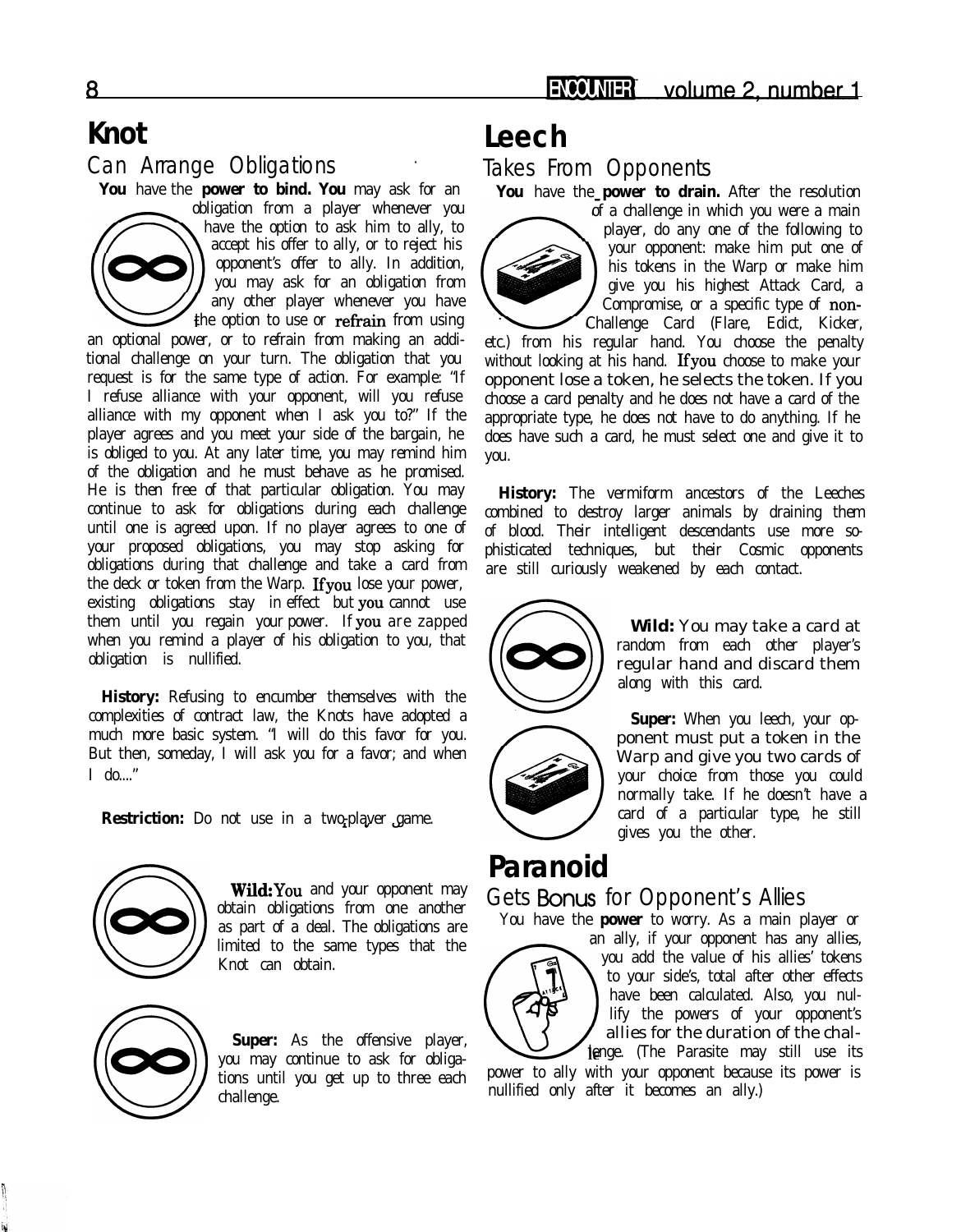#### ENCOMER volume 2\_number 1

**History:** The Paranoids are certain that the Cosmos is out to get them. This is, of course, true. But each time their beliefis vindicated, they fight with renewedvigor, shouting their war cry of "Get them before they get us!" The Paranoids dream of a Cosmos in which they will be safe. That this means the total domination of all other the **Pavlovs'** choice. races is just one more thing to worry about.

**Restriction:** Do not use in a two-player game.



**Wild:** Any players who you in: vite to ally are automatically invited to ally with your opponent. You must show this card any time  $\sim$  card after the chalyou ask for allies.<br>
you ask for allies. The chal-<br>
lenge is resolved he receives a reward of any combina-



**Wild [1]:** Any players who you invite to ally are automatically invited to ally with your opponent. You must play this card when you ask for allies, and you remain under its effect until you draw a new hand.  $\left\{\begin{array}{c} \left\{\begin{array}{c} \left\{\right\}\end{array}\right\}^{\infty} \right\}$  to Warp; you select both tokens.



**Super:** You may add in the value of your opponent's allies' tokens twice in your total rather than just once.

### **Pavlov**

#### Can Reward or Punish Opponent

**w.**

You have the **power to condition.** As main player or an ally in a challenge, before cards are played you may give your opponent a Challenge Card from your hand. If he plays that card, any tokens he loses as a result of the challenge return to bases (if he is defensive player, they must leave the challenged planet or Moon), and he receives an additional reward of one token from the Warp or one card from the deck (his choice). If he does not play the card, after the challenge is resolved put any one of his tokens from a base into the Warp. These rewards and punishments apply to any challenge outcome, including failure to deal. After the challenge is resolved, you get back the card you ave your opponent if he did not play it.

**History:** The small but wise Pavlovs achieved mastery of their home planets by training all rival species, using a system of rewards and punishments. They now apply their skills to their Cosmic adversaries, subtly  $d$ **irecting** their opponents' behavior into a pattern of

**Wild=** As a main player in a challenge, before cards



are played, you may name a Challenge Card (Compromise or specific Attack

tion of three tokens from the Warp or three cards from the deck .



**Super:** Your punishment for disobedience is two tokens from bases

**Super [1]:** Your punishment for disobedience is four tokens from bases to Warp; you select the tokens.

# Probe

#### Can Make Reconnaissance Sorties

You have the **power to scout.** Whenever any other



player flips the color of a third player, if you have an Attack Card you may make a probe challenge against any planet in the defensive system. You  $\dot{d}$ o not remove a token from the Warp at the beginning of your probe challenge. Put one token into the cone and point it. No allies are permitted, and you cannot use any cards except Challenge Cards in the probe challenge. Only you and your opponent Challenge Cards in the probe challenge. Only you and your opponent may use powers. You and your opponent may use powers. You and your opponent has no Attack Cards, he discards his hand may use powers. You and your opponent must play Attack Cards (if your

and draws a new one). You and your opponent then look at the cards without showing them to other players and determine the result. If you win, your token goes to the planet; if you lose, it goes to the Warp. Your opponent's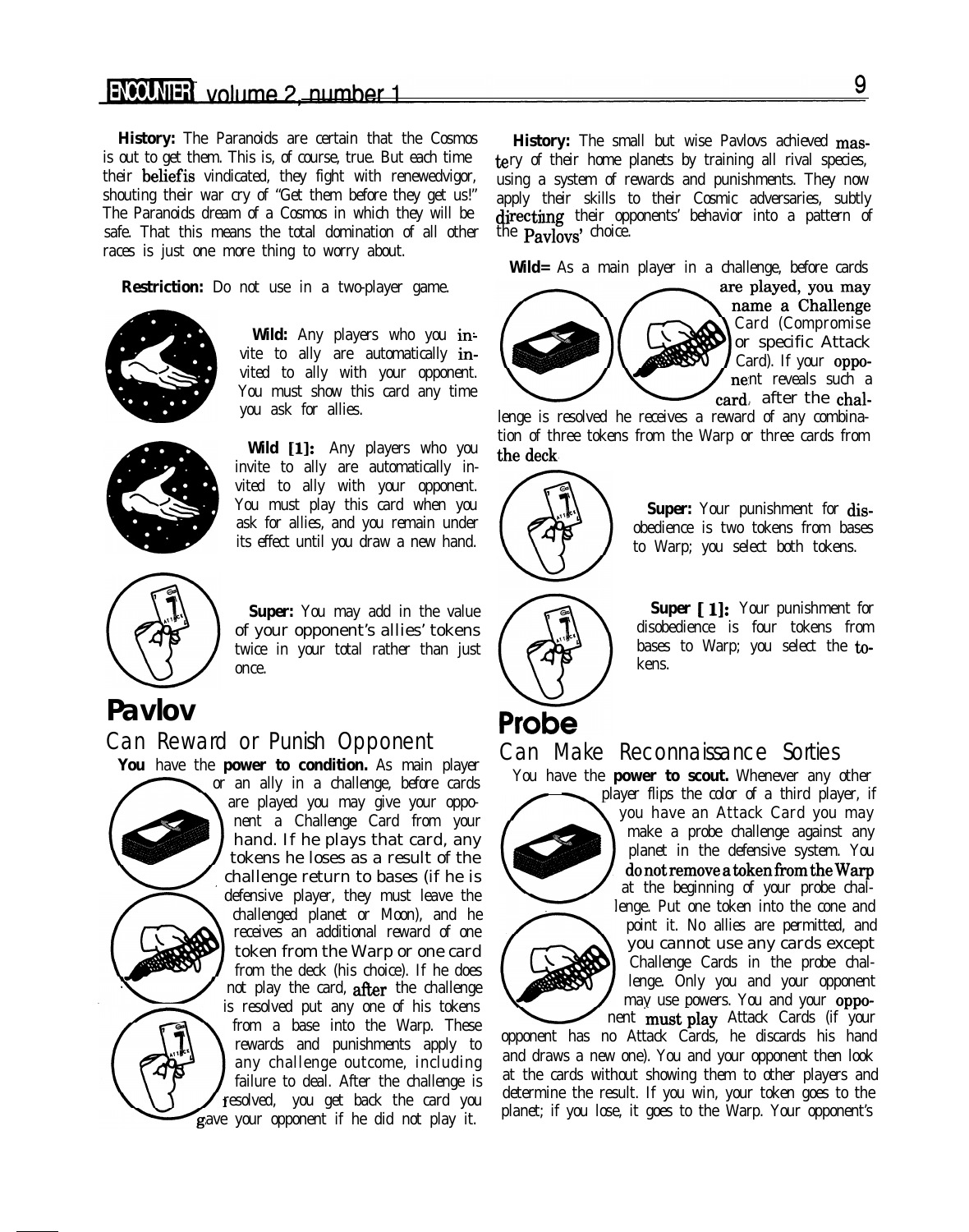#### volume 2, number 1 **ENCOUNTER**

tokens remain on the planet regardless. If your opponent is the Filth, you can only challenge him where he has no tokens. Your card is discarded (bury it in the discard pile so that none of the other players may see it), and your opponent retains his. The offensive player then makes his challenge. In this challenge the defensive player must either play the same card he played against you or play a Compromise (he may add a Kicker). You may announce the value of the card if you ally with the offensive player.

**History:** Developing from clans of nomadic warriors, the Probes specialize in quick sorties involving small, highly mobile units. These attacks are often suicidal, but aliens respect the Probes for their courage - and for the information about opponents' strength that the attacks reveal.

**Restriction:** Do not use in a two-player game. Do not use in a game with Bushwhacker.



Wild: As a main player in a challenge, your opponent must show you his highest Attack Card before cards are played.



**Super:** In your probe challenge, you may play other cards in addition to a Challenge Card.

### **Prolong**

Can' Extend Challenge

You have the **power to protract.** When you are a main player in a challenge, ifboth play- @  $F_{I_A}$ ers reveal Attack Cards you may call "extend." You and your opponent must then play and reveal an additional Attack Card. You may continue to call extend as long as both main players can play Attack Cards.

r Youmay stop extending at any time. When the extension stops, challenge results are determined. Kickers multiply the value of the Attack Card that they are played with during the extension. Card-related powers (Chosen, Gambler, Laser, Mutant, Oracle, Visionary, etc.) are applied to each card played during extension. All cards played are discarded. Players cannot draw new hands during extension.

**History:** Possessed of an overdeveloped sense of pride coupled with a love of battle, the Prolongs are rarely willing to admit defeat or claim victory. Their Cosmic adversaries dread confrontation with the Prolong because even a minor skirmish is often drawn out into a long and exhausting battle.

**Restriction:** Do not use in a game with Chronos.



**Wild:** You may reveal this card whenever a player gets his last base needed to win the game. Then, as long as you hold this Flare in your hand, the number of outer bases needed to win is increased by one for all players.



Wild  $[1]$ : You may reveal this card whenever a player gets his last base needed to win the game. Then, until the challenge deck is reshuffled, the number of outer bases needed to win is increased by one for all players.



to protract even as an ally.

### Queue

Selects Order of Play

You have the **power to order.** At the end of each player's turn, you choose which player will next take a turn. You must give each player a turn in each "round" of play. For example, with four players you may choose any of them to go

first, then you choose any of the remaining three to go next, then one of the remaining two, and finally the last one plays. You may then choose any of the four to play next, starting a new round. If you lose your power, play passes clockwise as normal.

**History:** The semi-metallic Queues generate electropsychic fields that induce them, and all within their influence, to form orderly lines. The Queues use this knack in their attempt to place themselves at the head of the Cosmic line.

**Restriction:** Do not use in a two-player game.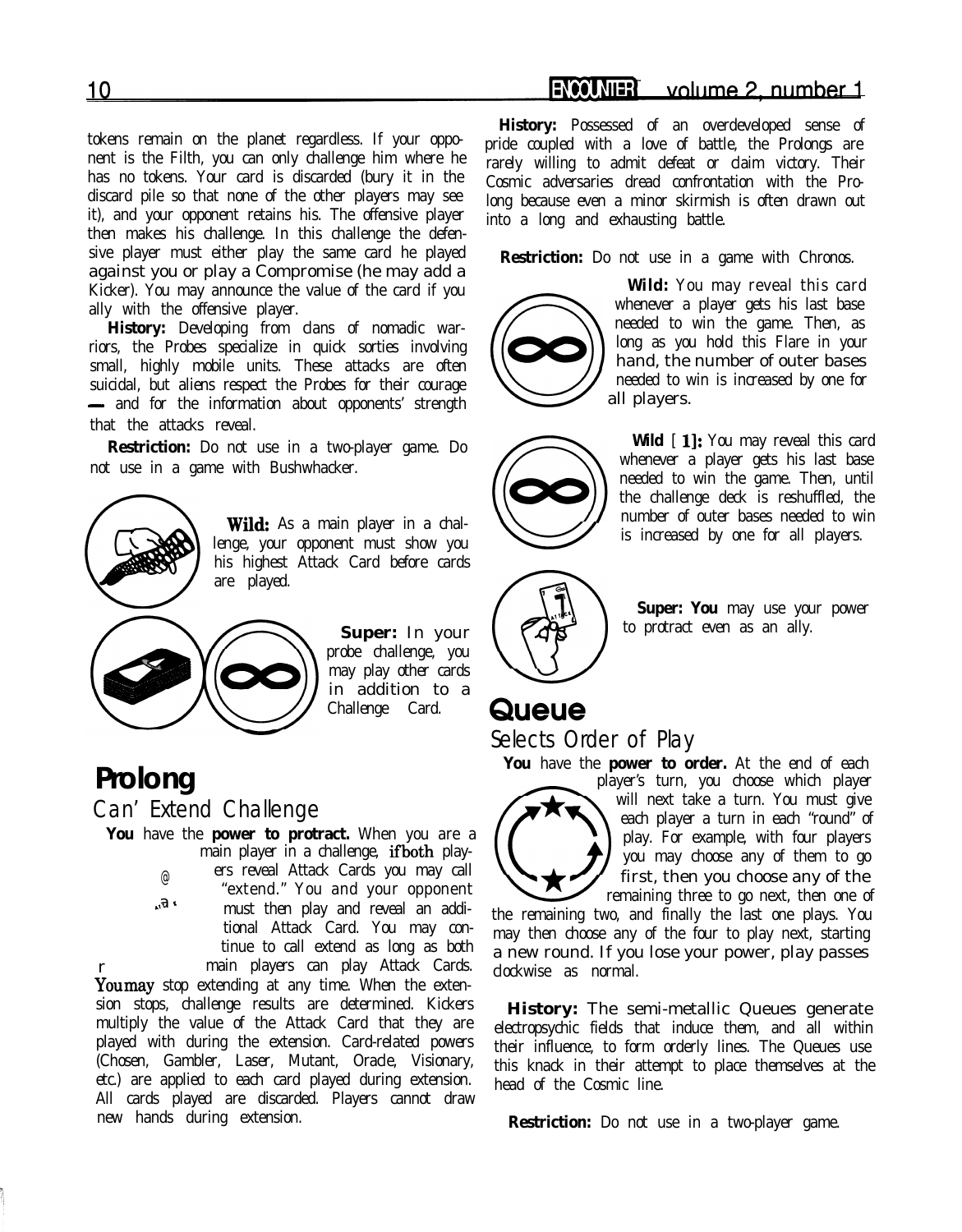

take the top seven cards of the deck, arrangetheminanyorderyouwish, and return them to the top of the deck.

Wild [1]: At any time, you may take the top 10 cards of the deck, arrange them in any order, and return them to the top of the deck.



**Super:** In each "round" you may give yourselftwo turns as offensive player.

Salt

#### Can Force Discard of Attack Card

You have the **power of disarmament.** As main

player in a challenge, if you have an Attack Card before cards are played youmaycall"disarm."Youandyour opponent must then discard an Attack Card. Your opponent discards his highest Attack Card, and you discard any one of vour Attack Cards. If as a result the ofiensive player has no more Challenge Cards, his turn immediately ends (tokens return to bases); if the defensive player has no Challenge Cards, he discards his hand and draws a new one as normal.



History: The peace and security of the Salt worlds was guaranteed by a comprehensive system oftreaties that eliminated all offensive weapons. Out

of necessity, the Salts rearmed when confronted with hostile aliens. They now seek to regain their peaceful lifestyle, even if it means taking on the weighty responsibilities of Cosmic rule.



**Wilds** Each challenge, you may make all other players keep their highest Attack Card face up in front of them. Each player returns the card to his hand only to play a Challenge Card or when another player must draw from his hand.



Wild [1]: You may make all other players keep their highest Attack Card face up in front of them at all times. Each player returns the card to his hand only to play a Challenge Card or when another player must draw from his hand. This remains in effect until the Destiny pile is reshuffled.

**Super:** When you call disarm, you may name any number up to the number of Attack Cards you have. You and your opponent must then discard that many At-



ackCardsifpossible; your opponent discards his highest Attack Cards, and youdiscardanyAttack Cards you choose.

## **Teela**

#### Adds Die Roll to Tokens

**You** have the **power of luck.** As a main player in a



challenge, roll one six-sided die after Challenge Cards are played and before they are exposed. Add or subtract the number of pips showing on the die to vour token count before calculating other effects. The revised token count is used for determining consolation and

the effects of other powers and Flares. If you get a negative number for your revised token count in the challenge and you are entitled to consolation, your opponent takes that number of cards as consolation from your regular hand.

History: Teelas breed by releasing germ cells into the ocean, where chance determines which live and which die. Only the most fortunate Teela young survive to reach maturity. This evolutionary pressure has caused the spread of a gene for good luck throughout the Teela population. The Teelas now audaciously compete at the Cosmic level, confident that their luck will protect them.

**Wild=** Whenever you are entitled to consolation, you



may roll one six-sided die. Subtract three from the number of pips showing on the die and add the resulting number to the amount of consolation you receive. If the amount of consolation becomes negative, your opponent draws the corresponding

number of cards from your hand.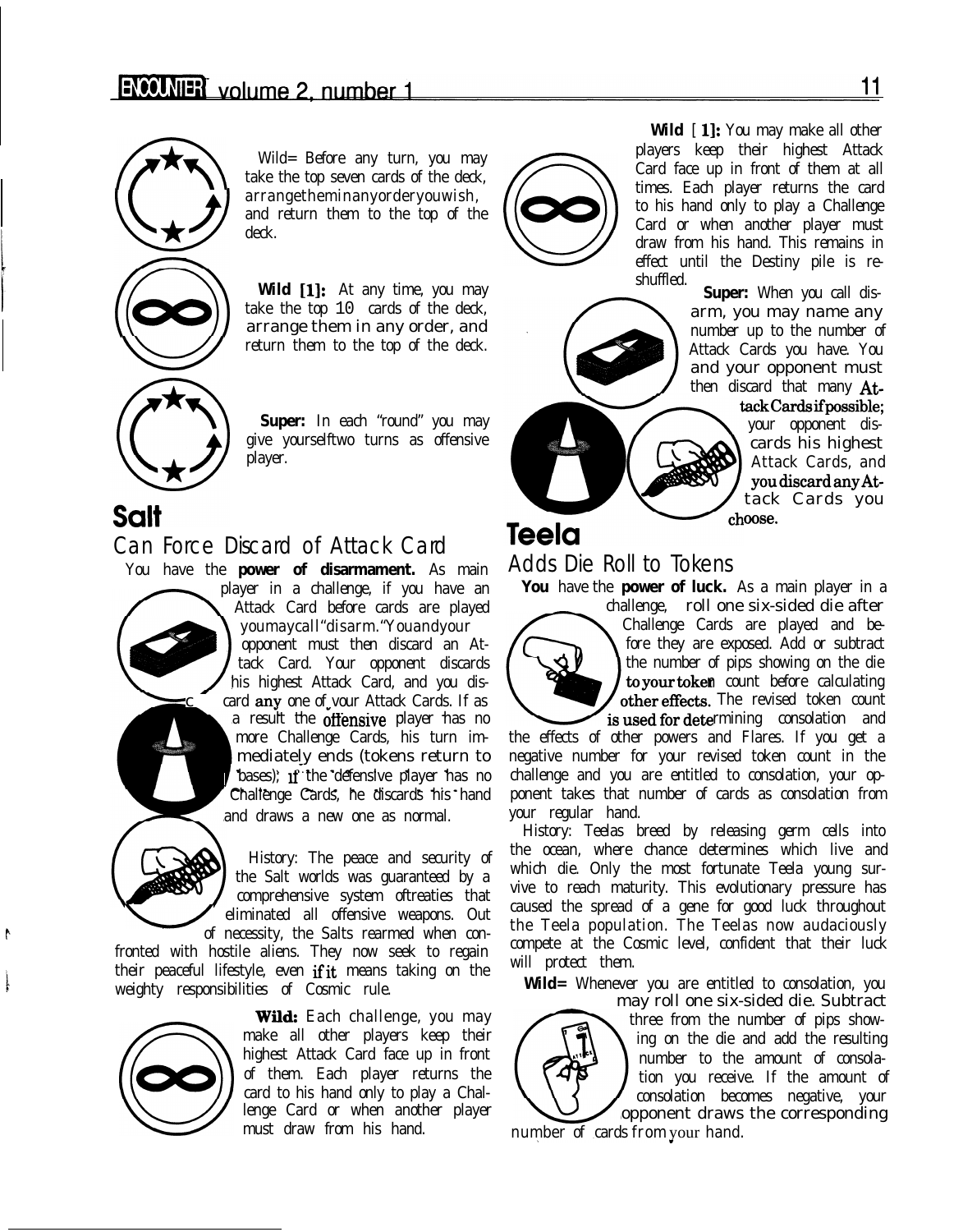

Super: You may roll an additional die and add or subtract it to your token count.

### **Toady**

Helps Another to a Shared Win



You have the **power to kowtow.** At the beginning ofthe game, after powers are distributed, select and announce one other player as your "lord" or "lady." Whenever your lord is a main player, you may ally with him without being invited, and you may not ally against him unless forced by the Magnet (but his

opponent, for example the Grudge, can still invite you). Also, before cards are played in the challenge, you may offer your lord any cards from your hand. He looks at the cards you offer and accepts or rejects them as a group. If he rejects the cards, you return them to your hand. Also, you may use your own Lucre to buy cards and give them to him (you may look at them), and you may give him any or all ofyour Lucre before cards are revealed. As a main player, if you flip your lord's color in the Destiny pile, you may only attack another player's color that is in your lord's system. That player is the defensive player for the challenge. If you cannot make such a challenge in your lord's system, ignore that flip of the Destiny pile. Ifyour lord wins the game, you share in his win.

**History:** Bewildered by the complexities of the Cosmos, the Toadies have taken refuge in a subservient relation with a more powerful Alien. Their fawning attention is unappreciated by their chosen master, as the slight aid the Toadies provide is more than offset by the eventual sharing of Cosmic power.

**Restriction:** Do not use in a two- or three-player **game.**



**Wild:** If any player wins the game by winning a challenge in which you were his ally, you share in the win. You do not share the win ifthe player won by making a deal.

**Super:** At the start of your turn, you may change lords. Announce the change to all players.

### **Ultimatum**

Threatens Dire Consequences



You have the **power to threaten. As** a main player in a challenge, before cards are played you say to your opponent, "If you play an Attack Card of value  $X$  or greater, I will add  $X$  to my total" where X is a number between 7 and 40, inclusive. You may shorten the threat to "X or greater." If your opponent does play such a card, you add the value  $\overline{X}$  to your total in the challenge.

**History:** Brinksmanship is an art form among the Ultimata, who have had more than 20 close brushes with nuclear war (and three actual missile exchanges, but no one talks about them) in their history. The Ultimata threaten their Cosmic opponents at every opportunity and, when defied, carry out their threats to prove they mean business.



**Wild:** If you lose as an ally in a challenge, you may draw two cards from the regular hand of the main player you were allied with. You must announce the use ofthis Flare before cards are played in the chal lenge.

**Wild** [ 1]: If you lose as an ally in a challenge, you look



at the regular hand of the main player who you were allied to and take up to as many cards as you had tokens in the challenge. You

must announce the use of this Flare before cards are played in the challenge.



Super: You may use your power as an ally, threatening your side's opponent.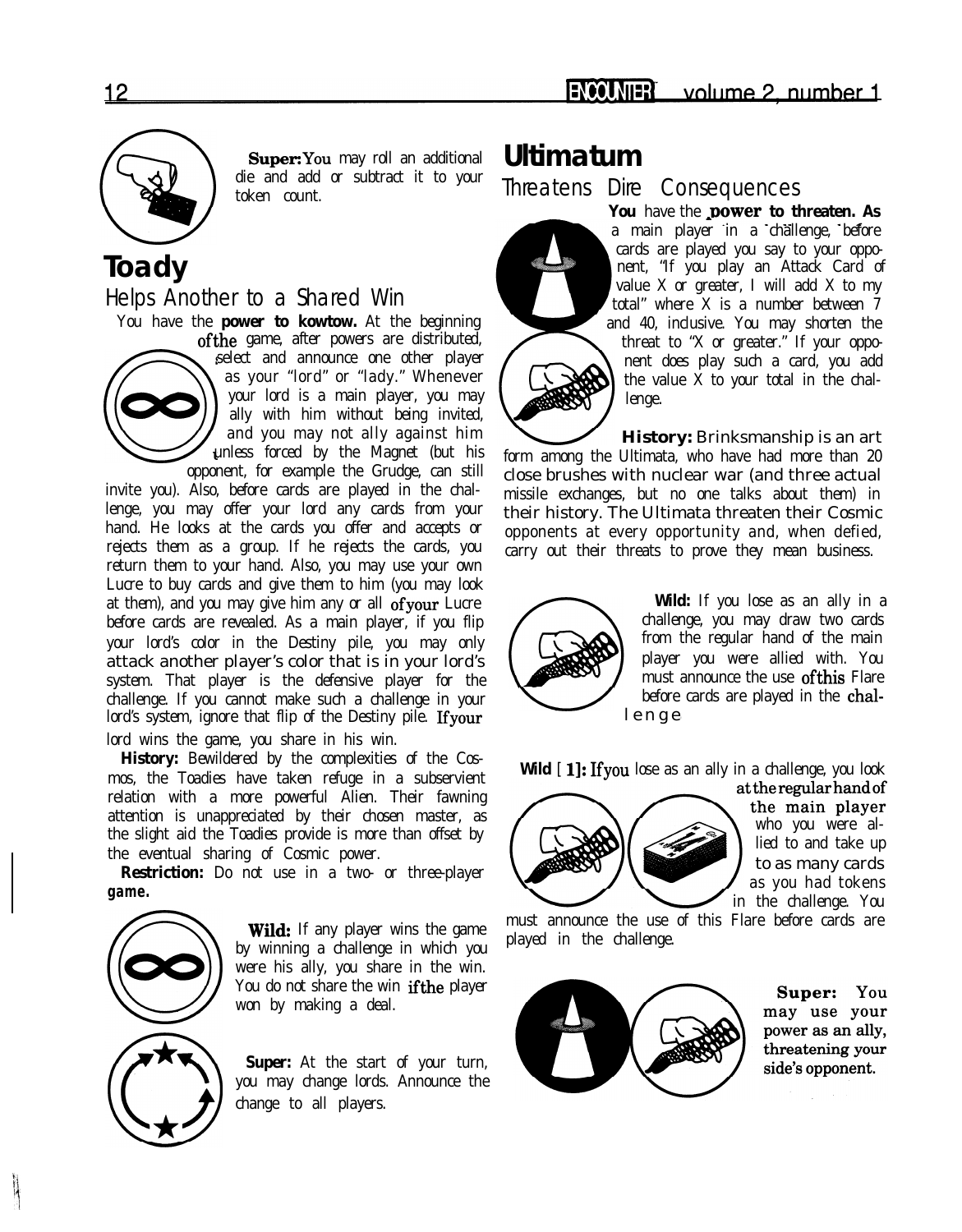I

1

 $\bigstar$ 

You have the **power to discard. As** the offensive \*

player, in lieu ofyour challenge you may discard your entire hand (including the Keeper) and draw a new sevencard hand from the deck. This counts  $\sum_{i=1}^{n}$ as a successful challenge for the purpose of continuing your turn. If you draw a hand with no Challenge Cards, your turn ends immediately and play passes.

**History:** Evolving on a world of abundant resources in close orbit around a high-energy sun, the Wastrels never developed any concepts of frugality or conservation. When the Wastrel home sun went supernova, a few Wastrel colonies survived. These colonies now seek to wrest enough resources from lesser species to support themselves in their accustomed style.



**Wild=** At the start of each of your challenges, you may discard one card from your regular hand to the discard pile.

Wild [1]: At any time, you may discard one or two cards from your regular hand to the discard pile.

**Super: You** do not have to forfeit a challenge to discard your hand. You may discard your hand once at any point during your challenge.

#### Switches Compromise, **Attack** Cards **You** have the **power to doublecross.** As a main

player in a challenge after cards are Card from your hand; you may exchange your opponent's Attack Card with a Compromise Card from your hand; you may exchange your opponent's Compromise Card with an Attack Card from your hand. No other powers (Oracle, Laser, Visionary, etc.) can prevent the replacement.

**Wastrel** Also, if you are a main player or ally in a challenge, if Can Discard Hand any other player discards a Compromise Card you may pick it up and take it into your hand.

> **History:** In their first Cosmic encounter, the unpronounceable Xx were betrayed at the conference table. Ever since, whenever any Xx offers peace with one chela, he takes the precaution of holding a blaster behind his thorax in another.



**Wild:** As an ally in a challenge, if your side has been determined to have won the challenge, you may exchange one of the revealed Challenge Cards with a Challenge Card from your hand such that your side will now lose the challenge.



Super: Youmay ' use your power to doublecross as an allyin a challenge.

### **Zero**

#### Can Zero Attack Cards

**You** have the **power of nought.** As a main player in



a challenge, after cards are played but before they are revealed you may call "zero." If you do so, any Attack Cards that areplayedbecomeAttack0 cards. If either main player playedan Attack Card, he may discard it and play another Attack Card face down in its place

if he has one. Powers such as the Laser, Oracle, etc. apply to the play of this second card as well. Zeroing only affects the Deuce's first card, and he may play an additional Attack Card to replace it.

revealed, if you revealed a Compro- **History: The** Zeros are ascetics and condemn all mise Card you may do one of the profligate acts. Their revulsion at excess leads them to following: you may exchange your acts of self-sacrifice so noble that others are momen-Compromise Card for any Attack tarily carried away and match their forfeitures.



**Wild:** Upon receiving this card, you must discard your entire hand (except for this card, which you must keep). Ifyou are the offensive player, your turn ends immediately, all tokens in the cone return to bases, and - play passes.

<u> 13</u>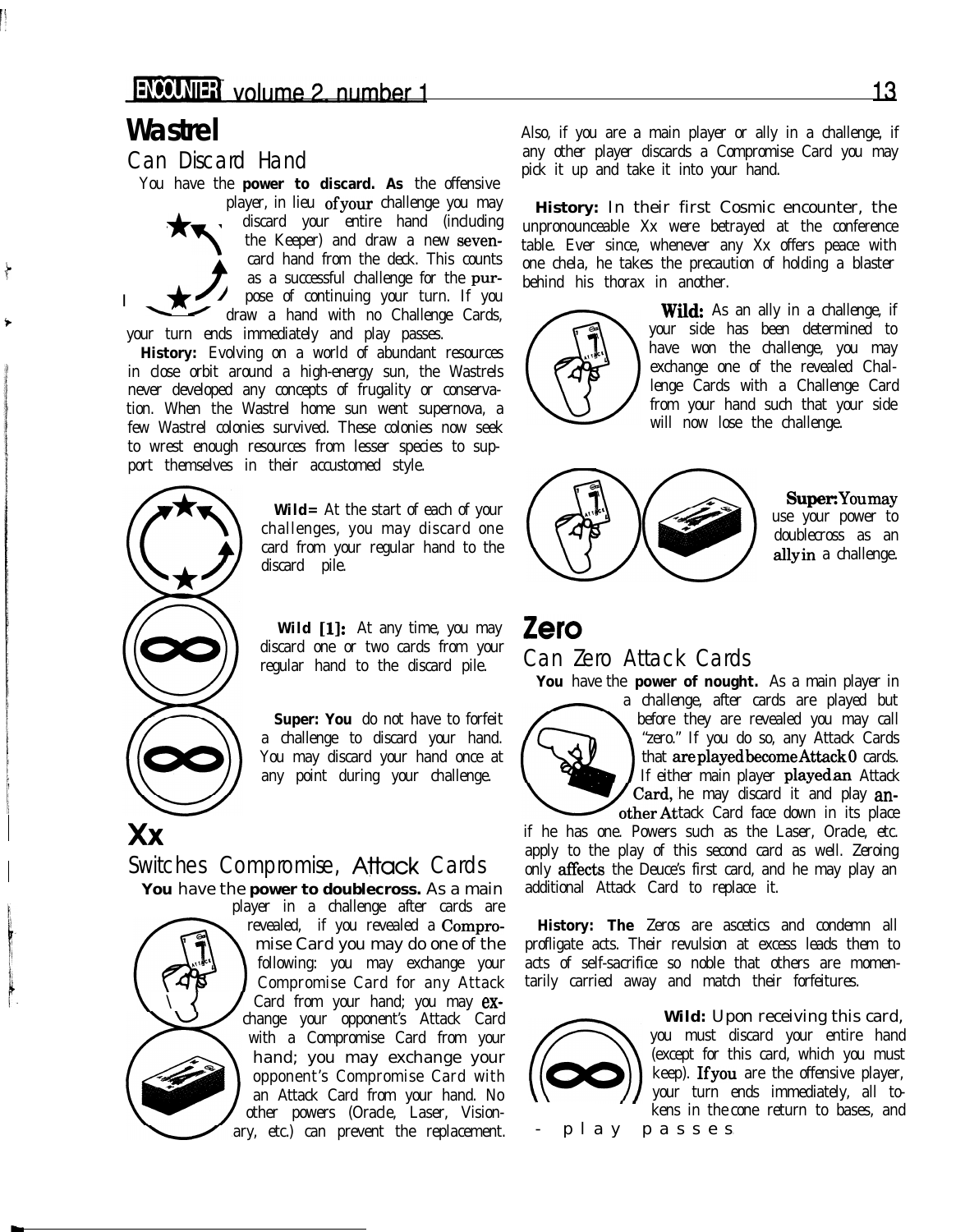

Wild  $[1]:$  Upon receiving this card, you must discard your entire hand. If  $\sqrt{\phantom{a}}$  Super: If your opponent plays an you are the offensive player, your  $\{\searrow\, \downarrow\}$  Attack Card after you zero, he must turn ends immediately; all tokens in  $\left\{\right.$   $\left\{\right.$   $\right\}$  play his lowest Attack Card. the cone return to bases, and play passes.



# **More Cosmic 1830**

any other railroad for buying or selling

**Miser** - Starts with an extra \$400 that he must keep separate. Functions as a

the bank pool **Healer -** Can restore stock prices after a

Assassin-Maykillanytileduringhisturn sale

trains (doesn't need to buy one) can make others drop too

where he has one or selling - pick a certificate at random

make purchases another player (e.g. PRR for C&O)

clare that the person with the least cash is the a train runs through winner **Antimatter** - Buys #6 trains and

**Trader** • Swaps cash on hand with any progresses backwards to 2s other player

**Demon** - May take over directorship of a And \$100 bills work as Cosmic Zaps. railroad temporarily As usual. some are workable and some aren't.

By Russell de Castongrene **[Editor's note:** This is a humor article first printed in the wonderful 7830zine called Fast *Trax. 7830* is **Zombie** - Retains certificates after sell- a railroad game published by The Avalon Hill Game ing them Company and has quite a following, including some wia PBM. As the title indicates, there was a previous<br>**Mesmer** - Makes a certificate look like extitle entitled "Coomic 1830" in Foot Tray by a difarticle entitled "Cosmic 1830" in Fast *Trax* by a different author. Russell is a long-time friend, CE **Amoeba - Flows** around tokens - never master, and rabid 7830 player. His favorite multishut out of an area power CEcombo is undoubtedlythe Wrack/Vacuum<br>  $\frac{1}{2}$  he lives for the stab. Enjoy!]

separate player. **lackuprocess COV Machine** - Not limited to one stock pur-Warpish (Poolish) - Owns all certificates in chase; may buy until exhausting money

**Doppelganger** - Uses other railroads' **Vacuum -** When his stocks drop in price,

**Filth** • No one may play a token in a city **Laser** • Makes someone blind when buying

**Filch-** Steals money from other railroads to **Sorcerer -** Swaps stock certificates with

**Loser** - Before assets are totaled, may de- **Assessor** - Collects a \$10 tax for every tile

**crystal**-May force another railroad to Put But that's half the fun. I'd say go for the.<br>Vacuum but **if Trader's** in the game Vacuum, but if Trader's in the game....

the company of the company of the company of

**BATTLESS**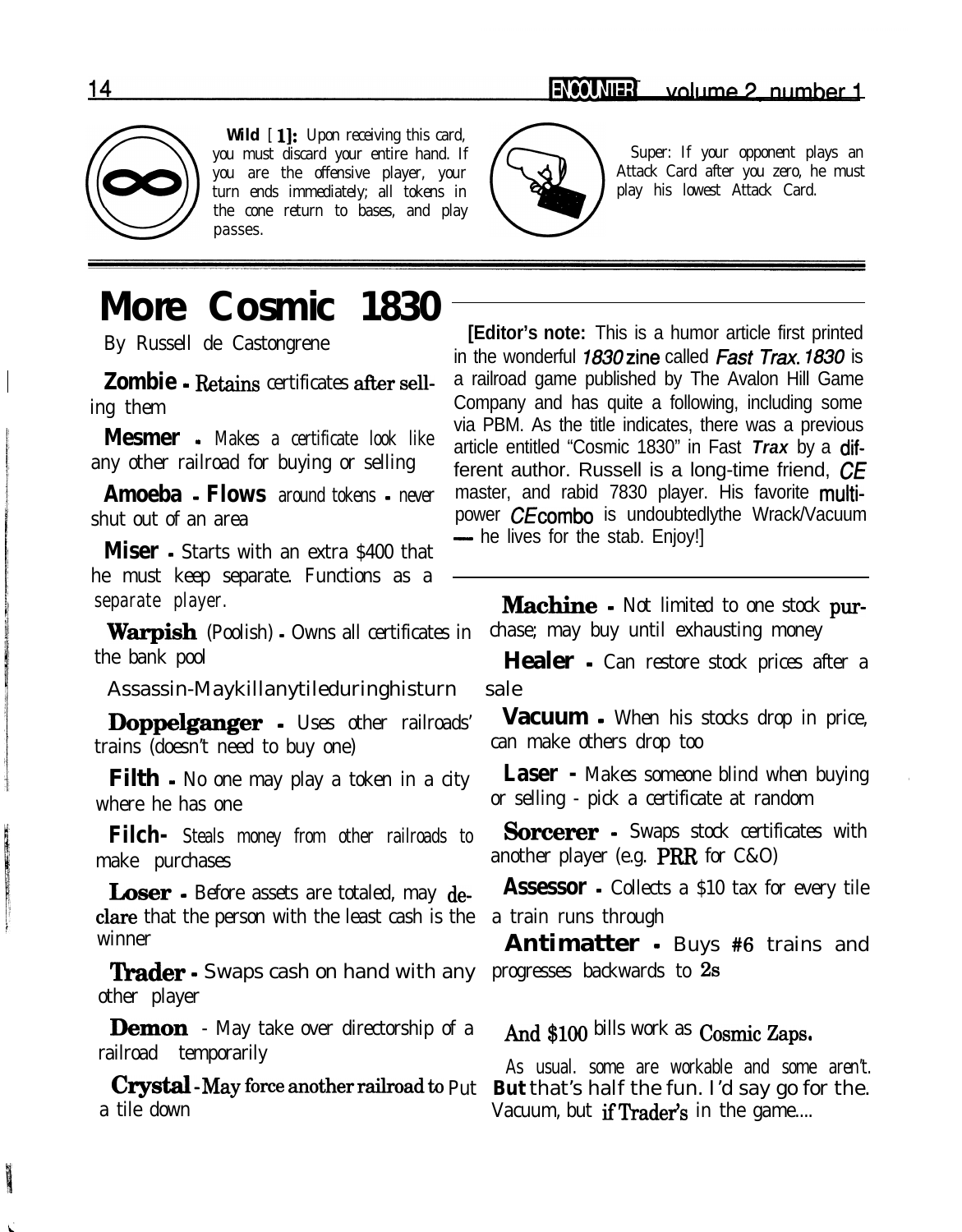# **Asteroids**

By Andrew Plotkin

**History:** In a previous cycle of the Cosmos, a war grew so frightful that entire star systems were torn apart. Fragments of these planets still circle the universe, bringing the remnants oftheir original powers to whomever they pass.

**Parts:** A set of Asteroids is a set of **12** small cardboard Asteroid disks (similar to Moons) and **12** markers. Each Asteroid and marker has a symbol on it; they form **12** pairs (a disk and marker with the same symbol).

**Setup:** When setting up the game, the players decide how many Asteroids will be in play and where they start. Each Asteroid is placed in the empty space at the edge of a system hex adjacent to the Warp hex. No more than one Asteroid may be in any hex. Also, pick out the markers that match those Asteroids. Some recommended setups: One Asteroid, randomly placed; two Asteroids, opposite each other around the ring of hexes; three Asteroids, equally spaced; or (for the masochists) one Asteroid per hex.

[Editor's note: We found through playtesting that roughly one-halfof the number of players (roundingup)isgood.Nottoomanyandnottoo few. For example in a five-player game, three asteroids would be used starting in hexes 1,2, and 4 (spaced out as best possible).]

After Powers are selected, the players randomly choose one Alien Power card for each Asteroid and place them (face up) to one side. Randomly place the markers on the power cards, so that each Asteroid in the game has one Alien Power.

**Play:** At the beginning of each challenge, every Asteroid is moved one hex counter-clockwise (that is, opposite to the direction of play). an Asteroid in his system may use that  $\frac{f_{\text{ilipped}}}{f_{\text{ilabeled}}}$  (or before the defensive player). Asteroid's power as if it were his own.

*New Power:*

### **Orbital**

Can Affect Asteroid Movement **Y o u** have the **power to affect orbits.** 



Whenever Asteroids move, you may decree that they all move two hexes counter-clockwise instead of one.

History: Spawned among the asteroid belts of a planetless star, the Orbitals learned to weave webs to capture and manipulate their rocky homes. Now they seek to control the mysterious fragments of dead worlds and spread their influence around the Cosmos.

**Restriction:** Use only in a game with Asteroids.



**Wild:** You may use this card tointroduceanewasteroidinto the game. Draw an unused Alien Power for it and place an unused asteroid counter in any system hex that currently has no asteroid. Discard after use.



Super: Whenever Asteroids move, you may decree either that they all move two hexes counter-clockwise or that they all move one hex clockwise.

For the rest of the challenge, any player with Asteroid movement occurs before Destiny is an Asteroid in his system may use that flipped (or before the defensive player is se-